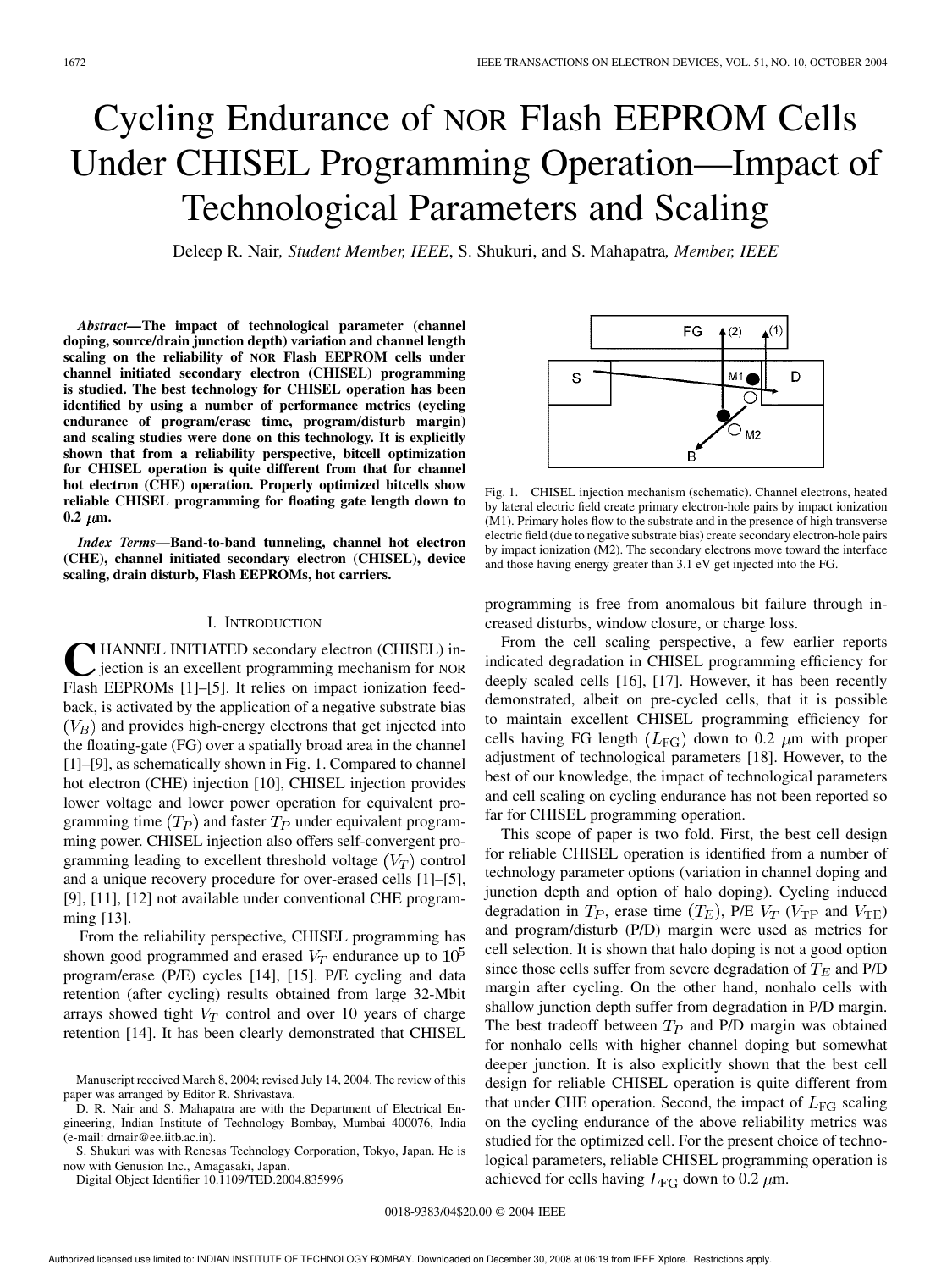TABLE I DEVICES USED IN THIS STUDY.  $V_T$  ( $V_{CG}$  for  $I_D/V_D = 5 \mu A/0.8$  V) and  $V_{\rm BD}$  ( $V_D$  for  $I_D = 1 \mu \text{A}$ ,  $V_{\rm CG} = 0$ ) Measured on Identical FG-CG SHORTED FETS

| Device | Channel<br>Implant | Junction<br>Depth | Halo           | Natural<br>$V_T(V)$ | Junction<br>$V_{BD}(V)$ |
|--------|--------------------|-------------------|----------------|---------------------|-------------------------|
| LL     | L ow               | Low               | N <sub>0</sub> | 2.11                | 7.2                     |
| HH     | High               | High              | No             | 2.21                | 7.3                     |
| HL.    | High               | Low               | No             | 2.37                | 7.0                     |
| Halo   | Very low           | Very high         | Yes            | 2.43                | 6.6                     |

## II. EXPERIMENTAL

The devices used in this work were fabricated using a state-ofthe-art  $0.18$ - $\mu$ m triple well process featuring advanced modules such as shallow trench isolation and self-aligned source/drain (S/D) contacts leading to cell area of about 0.45  $\mu$ m<sup>2</sup>. Measurements were performed on isolated, fully scaled bitcells having finished  $L_{\text{FG}}$  of 0.32 through 0.2  $\mu$ m, width (*W*) of 0.3- $\mu$ m, tunnel oxide  $(T_{OX})$ , and oxide–nitride–oxide interpoly dielectric thickness of 12 and 20 nm, respectively, and gate coupling of about 0.55. Four different types of cells (LL, HH, HL, and Halo) were fabricated to study the impact of changes in technological parameters on CHISEL program and disturb performance, before and after P/E cycling. Their doping schemes, junction depth, natural  $V_T$ , and junction breakdown voltage  $(V_{\rm BD})$  are mentioned in Table I.

This paper focuses on CHISEL programming, which was performed using  $V_B = -2$  V (source grounded). For comparison, CHE programming was performed for select cases using  $V_B = 0$  V. The cells were erased using uniform channel erase with source, drain and substrate grounded.  $V_T$  was defined as the control gate bias  $(V_{CG})$  required to obtain 5- $\mu$ A drain current  $(I_D)$  at 0.8-V drain bias  $(V_D)$ . Programmed and erased levels are defined as  $V_{\rm TP} = 5.4$  V and  $V_{\rm TE} = 1.9$  V, respectively. Drain disturb [19] measurements were performed at identical  $V_D$  and  $V_B$  as programming, but with zero  $V_{CG}$  to simulate an unselected *WL*. Drain disturb is studied for both the charge gain (erased cell) and charge loss (programmed cell) modes. Disturb time  $T_D$  is defined as time for a  $V_T$  change of 0.1 V during disturb transients. P/E cycling was done under fixed  $T_P$  and  $T_E$  as the initial cell.

#### III. RESULTS AND DISCUSSION

# *A. Comparison Between Halo and Nonhalo Cells*

Fig. 2 shows the schematic representation of the halo and nonhalo cells used in the study. Nonhalo cells have lower channel doping, a shallower S/D junction and no halo implant. Halo cells have lower channel doping, a deeper S/D junction anda heavy halo implant. Fig. 3 shows CHISEL program and erase transients for halo and nonhalo (LL)  $L_{\text{FG}} = 0.26 \ \mu \text{m}$  cells before and after 100 K P/E cycles under identical bias. Initial  $T_P$  and  $T_E$  are slightly lower for the halo cell. It can be clearly seen that the degradation of programming transients (and  $T_P$ ) after cycling is comparable (and negligible) for both technologies. Note



Fig. 2. Schematic representation of the two type of Flash cells used in the study. Nonhalo cells have moderate to high channel doping, shallower S/D junction and no halo implant. Halo cells have lower channel doping, deeper S/D junction and heavy halo implant.



Fig. 3. P/E transients measured under equivalent bias on nonhalo (LL) and halo cells before and after 100 K P/E cycles.

that such negligible cycling induced degradation of programming transients is a standard feature of CHISEL programming operation [14], [15]. However, the halo device shows higher degradation in erase time compared to the nonhalo device.

Fig. 4 shows the P/E cycling induced degradation of programmed and erased  $V_T$  for halo and nonhalo (LL)  $L_{\text{FG}}$  =  $0.26 \mu$ m cells under identical bias as in Fig. 3. Identical bias condition was chosen for comparison, as there exists different combination of  $V_{CG}$  and  $V_D$  to get the same  $T_P$  [18].  $V_{TP}$  degradation is always insignificant for both the cells while the halo cell shows higher  $V_{\text{TE}}$  degradation, consistent with  $T_P$  and  $T_E$ degradation shown in Fig. 3. It is well known that the electron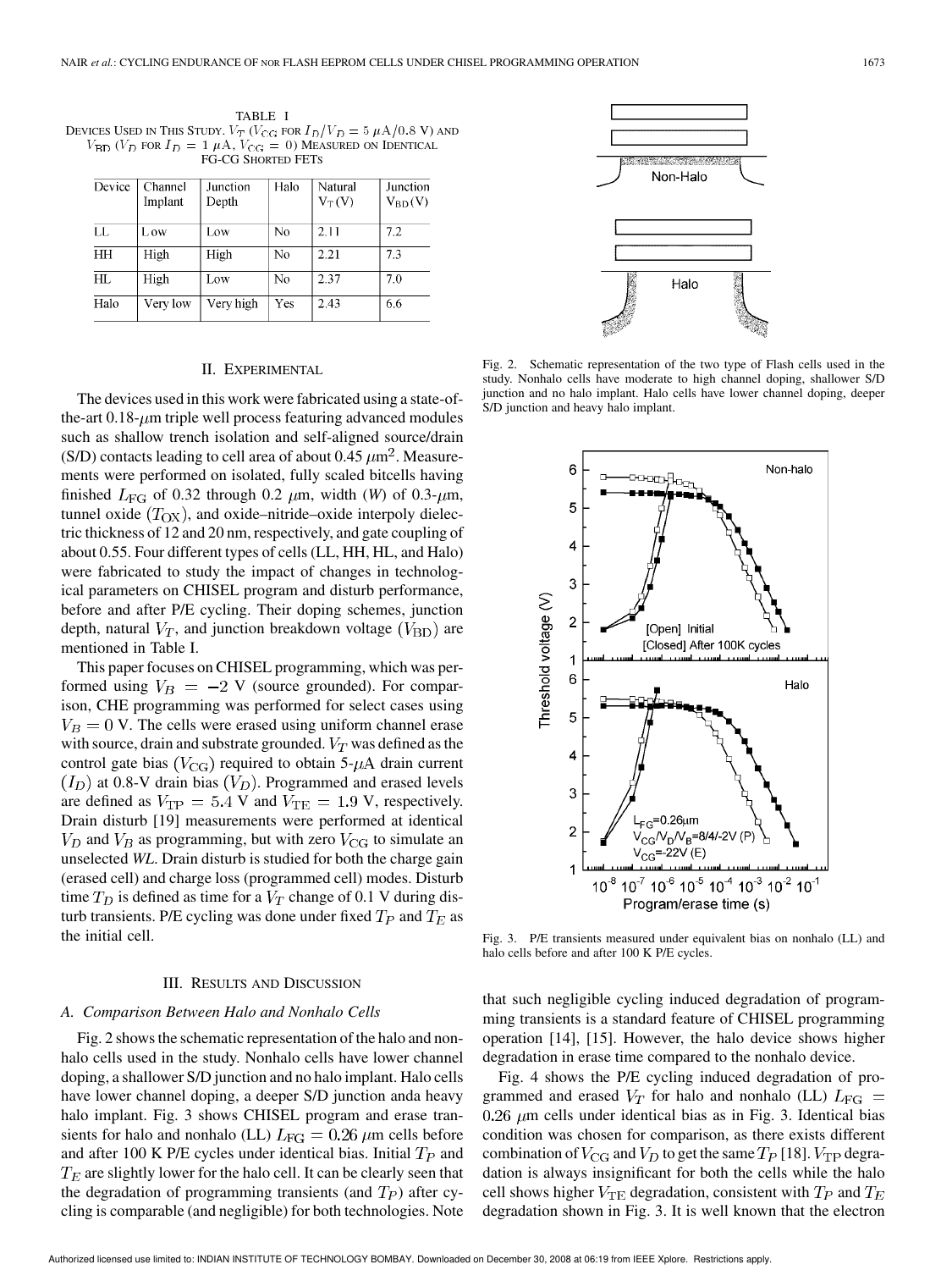

Fig. 4. Cycling endurance of program and erase  $V_T$  measured under equivalent bias (as in Fig. 3) on nonhalo (LL) and halo cells.

energy distribution (EED) high-energy tail under CHISEL operation is always populated due to secondary impact ionization [1]–[9]. Hence, electrons that constitute the gate current  $(I_G)$ during programming can easily overcome the increased injection barrier caused by cycling induced negative bulk and interfacial charges and results in negligible  $T_P$  degradation [14], [15]. It is also well known that CHISEL injection takes place over a broader area (toward the channel) and the resultant broader area of defect generation affects electron-ejection during erase and degrades  $T_E$  (compared to CHE operation) [15]. Higher  $T_E$  degradation for halo cells indicates higher (or wider) defect generation in the channel for such cells during cycling under CHISEL programming operation.

Figs. 5 and 6, respectively, show program and erase time before and after 100 K P/E cycles as a function of FG length for halo and nonhalo (LL) cells. Program and erase were done at fixed biases for all  $L_{\text{FG}}$  values. The halo cells shows much better  $T_P$  scaling and comparable  $T_P$  degradation after cycling compared to the nonhalo cells. The faster programming clearly indicates higher hot electron generation for halo cells under identical bias (expected because of higher doping around the junction). The halo cells also show better initial  $T_E$ . However, they suffer from severe  $T_E$  degradation after cycling (specially at smaller  $L_{\text{FG}}$ ) compared to the nonhalo cells. This is expected since a wider defect generation area is likely to degrade a significant part of the channel for smaller  $L_{\text{FG}}$  halo cells and therefore cause higher degradation in  $T_E$  after cycling.

Fig. 7 shows the drain disturb time before and after 100 K P/E cycles as a function of FG length for halo and nonhalo (LL) cells, under both charge gain and loss disturb modes. It has been previously identified that unlike CHE operation, CHISEL operation shows both charge gain and loss disturb that originates from band-to-band tunneling (BTBT) [19]. BTBT generated electrons (holes) get heated by the junction field and get attracted toward the FG by positive FG charge in erased state (by negative FG charge during erase state) and cause charge gain (charge loss) disturb. Note that increased disturb implies lower  $T_D$  and vice-versa. It can be clearly seen that charge gain



Fig. 5. Program time  $(T_P)$  as a function of FG length  $(L_{\text{FG}})$  measured under equivalent bias on nonhalo (LL) and halo cells before and after 100 K P/E cycles.



Fig. 6. Erase time  $(T_E)$  as a function of FG length  $(L_{FG})$  measured under equivalent bias on nonhalo (LL) and halo cells before and after 100 K P/E cycles.

disturb increases but charge loss disturb decreases after P/E cycling. Such opposite cycling induced degradation of charge gain and loss disturb under CHISEL operation has already been observed and explained [20], [21]. The cycling induced degradation in  $T_D$  is higher for halo cells compared to the nonhalo cells, which is consistent with higher defect generation for the former device. The drastic increase in charge gain disturb after cycling specially at smaller  $L_{\text{FG}}$  for halo cells (resulting in a P/D margin of  $\sim 10^4$  at  $L_{\text{FG}} = 0.21 \ \mu \text{m}$ ) is a very severe concern.

The above results show that halo cells, despite showing quite promising  $T_P$  scaling, fare badly after cycling due to severe degradation in  $T_E$  and P/D margin. This forces us to abort the halo cells and find out the best among the nonhalo technologies, which is done in the next section.

## *B. Optimization of Nonhalo Cells*

All the nonhalo technologies (LL, HH and HL,  $L = low$ , H = high, the letters correspond to channel doping and junction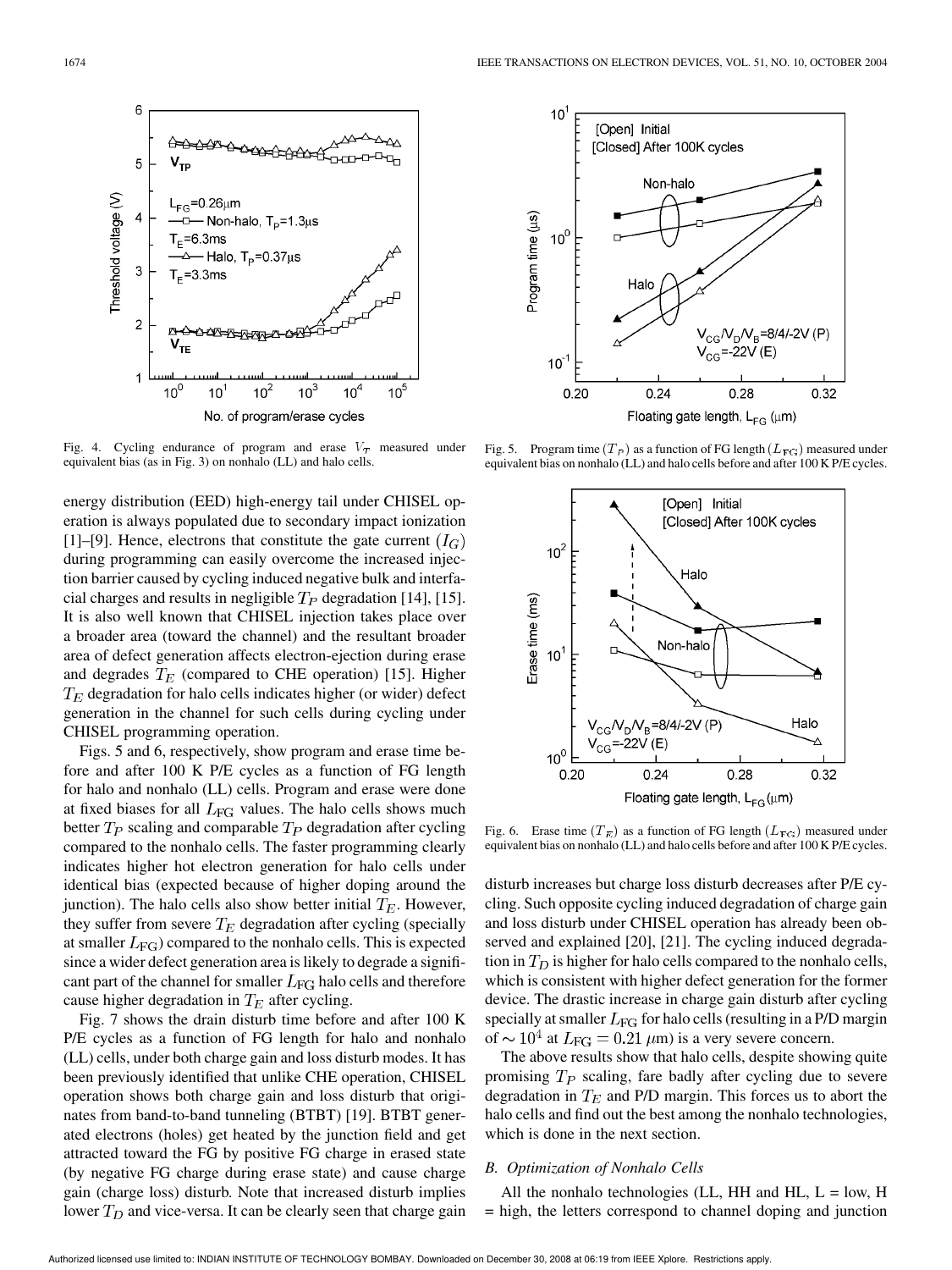

Fig. 7. Disturb time  $(T_D)$  as a function of FG length  $(L_{\text{FG}})$  measured under equivalent bias on nonhalo (LL) and halo cells before and after 100 K P/E cycles.



Fig. 8. Impact of technology parameters on cycling endurance of program time and programmed and erased  $V_T$  for nonhalo cells under CHISEL operation.

depth, respectively) were compared under identical program and erase biases.

Fig. 8 shows the programming time before and after 100 K P/E cycles and corresponding degradation in programmed and erased  $V_T$  ( $\Delta V_{\rm TP}$  and  $\Delta V_{\rm TE}$ ) for different nonhalo technologies under CHISEL operation. Note that initial  $T_P$  reduces from LL to HL cells because of increasing transverse field under identical programming bias [18]. However, the cycling induced degradation in  $T_P$ ,  $V_{\text{TP}}$  and  $V_{\text{TE}}$  (and  $T_E$ , not shown) are insensitive to changes in technological parameters. Similar  $T_P$ and  $V_{\text{TP}}$  degradation does not necessarily suggest identical cycling induced degradation across different technologies. This is



Fig. 9. Impact of technology parameters on the cycling endurance of disturb time and program/disturb margin for nonhalo cells under CHISEL operation.

because the high-energy secondary electrons can easily overcome any moderate differences in injection barrier (caused by moderate differences in cycling induced degradation) across different technologies. However, similar  $V_{\text{TE}}$  degradation (note that erase is by Fowler–Nordheim electron ejection) suggests similar cycling induced degradation during CHISEL operation across various technologies.

Fig. 9 shows the disturb time and P/D margin before and after 100 K P/E cycles for different nonhalo technologies under CHISEL operation. The device HL did not show detectable charge loss after P/E cycling within the measurement timescale. Charge loss disturb is always less compared to the charge gain disturb for all technologies. Furthermore, charge gain disturb increases while charge loss disturb decreases after P/E cycling. The P/D margin is therefore an important concern only for the charge gain mode. It can be seen from the figure that both LL and HH cells show comparable P/D margin while that for HL cells are lower both before and after 100 K cycles. Since CHISEL drain disturb originates from BTBT, HL cells with highest transverse field results in lowest  $T_D$  (which also showed fastest  $T_P$  during programming). However,  $T_D$  degradation is similar after P/E cycling for all technologies. This is expected since cycling induced degradation has been found to be similar across different technologies.

By comparing the degradation in  $T_p$  and P/D margin after cycling under CHISEL operation, the best technology is identified to be HH. This technology is chosen for studying CHISEL  $L_{\text{FG}}$ scaling in the next section.

Note that CHISEL mechanism is substantially different from the conventional CHE process. It is therefore expected that the best-optimized technology for CHISEL operation need not be the same for CHE operation and vice-versa. Fig. 10 shows the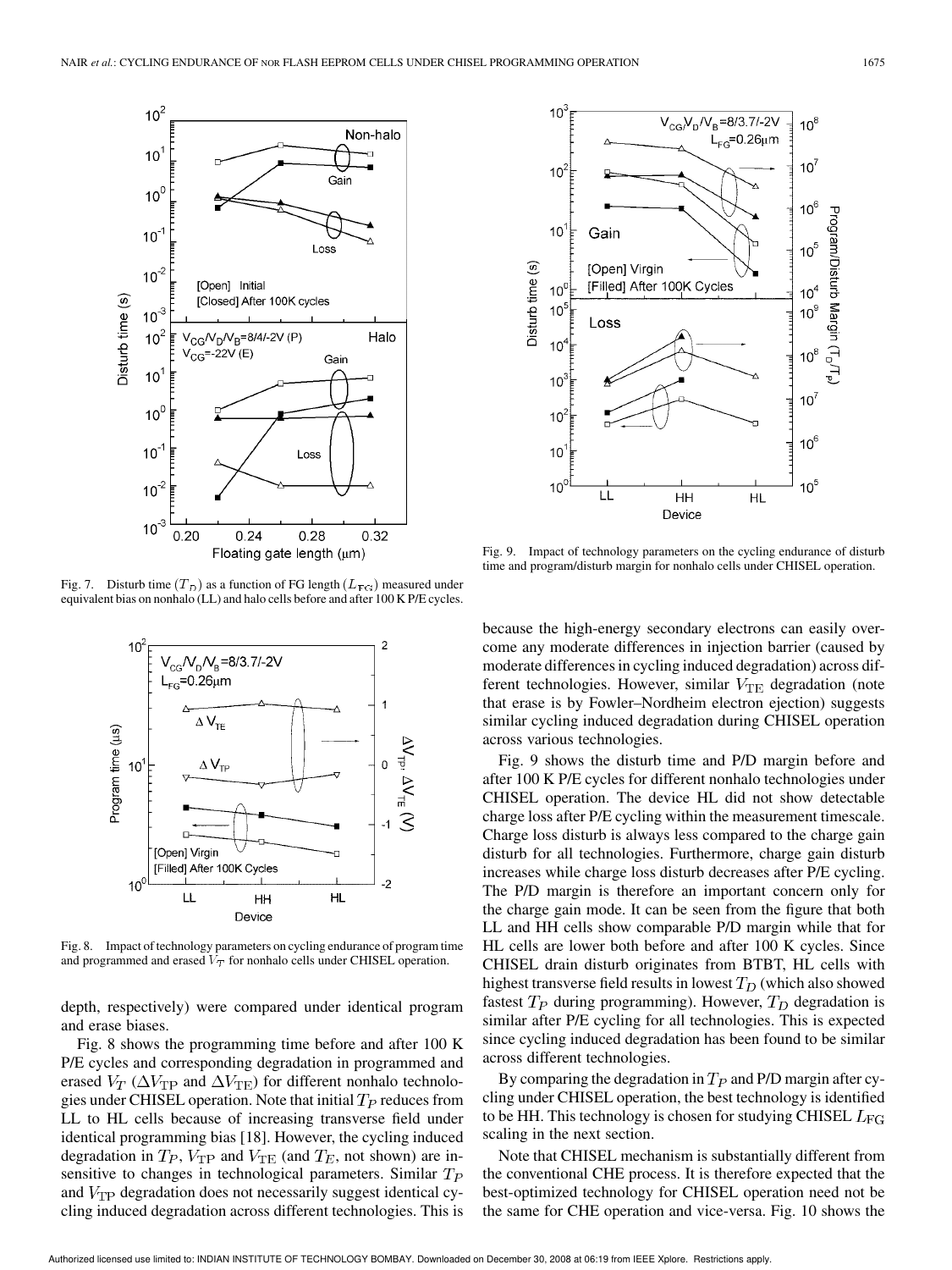

Fig. 10. Impact of technology parameters on cycling endurance of program time and programmed and erased  $V_T$  for nonhalo cells under CHE operation  $(V_B = 0 V).$ 



Fig. 11. Impact of technology parameters on the cycling endurance of disturb time and program/disturb margin for nonhalo cells under CHE operation.

programming time before and after 100 K P/E cycles and corresponding degradation in programmed and erased  $V_T$  for all nonhalo and halo technologies under CHE operation. The programming was done at identical  $V_{CG}$  and  $V_D$ . It is important to note that unlike CHISEL operation there is a wide variation in degradation across different technologies under CHE operation. Halo cells show fastest initial  $T_P$  and lowest  $T_P$  and  $V_{\text{TP}}$  degradation but highest  $V_{\text{TE}}$  degradation after cycling. On the other extreme, nonhalo LL cells show worst initial  $T_P$  and highest  $T_P$  and  $V_{TP}$  degradation but lowest  $V_{TE}$  degradation after cycling. The degradation of HH and HL cells fall between these two extremes.

Fig. 11 shows the impact of technology parameters on charge gain drain disturb and P/D margin before and after 100 K P/E cycles under CHE operation. Note that CHE shows charge loss disturb at much higher  $V_D$  values than used in this work [19]. Contrary to CHISEL operation, cells with lower junction depth show lower initial and degraded  $T_D$  and correspondingly higher P/D margin. Unlike CHISEL operation, the HL technology fares



Fig. 12. Impact of  $L_{\text{FG}}$  scaling on the cycling endurance of program time for nonhalo HH cells under CHISEL and CHE operation.

best (among the available choices explored in the present work) in terms of  $T_P$  and P/D margin degradation under CHE operation. This clearly shows that the Flash memory cell optimization should be treated differently for CHE and CHISEL operation.

# *C. Effect of Scaling*

In the previous section, it has been identified that HH nonhalo technology shows the most reliable CHISEL operation. In this section the scaling performance of this technology is explored. The program and erase biases were held fixed as  $L_{\text{FG}}$  is varied, which yields faster  $T_P$  at smaller  $L_{\text{FG}}$ . Comparison under identical  $T_P$  (by suitably adjusting  $V_{CG}$  and  $V_D$ ) is beyond the scope of the present paper. Furthermore, studying the scalability of the best optimized CHE cell is also beyond the scope of the present paper.

Fig. 12 shows the programming time before and after P/E cycles as a function of FG length under CHISEL operation. For comparison, the cycling induced  $T_P$  degradation under CHE operation is also shown. Note that  $T_P$  degradation after 100 K cycles increases as  $L_{\text{FG}}$  is reduced. This is expected since at constant  $V_D$  smaller  $L_{FG}$  cells are expected to degrade by a large amount, despite lower  $T_P$  during cycling. However, the degradation under CHISEL operation is much smaller than that under CHE operation. It has been shown before [22] that CHISEL operation results in a highly populated EED high-energy tail even at shorter  $L_{\text{FG}}$ . These highly energetic CHISEL electrons can easily overcome the increased energy barrier caused by trapping of electrons during cycling. This is reflected in lower degradation of  $T_P$  as shown.

Fig. 13 shows charge gain and loss drain disturb and corresponding P/D margin as a function of FG length before/after P/E cycling under CHISEL operation. Charge loss disturb decreases at smaller  $L_{\text{FG}}$  (increase in drain coupling makes FG voltage less negative and reduces BTBT). As mentioned before, charge loss disturb also decreases after cycling. The corresponding P/D margin is improved and therefore is not an issue during CHISEL cell scaling. Charge gain disturb is less sensitive to  $L_{\text{FG}}$  before cycling under CHISEL operation [19]. However, it increases and hence P/D margin reduces after cycling as  $L_{\text{FG}}$  is scaled.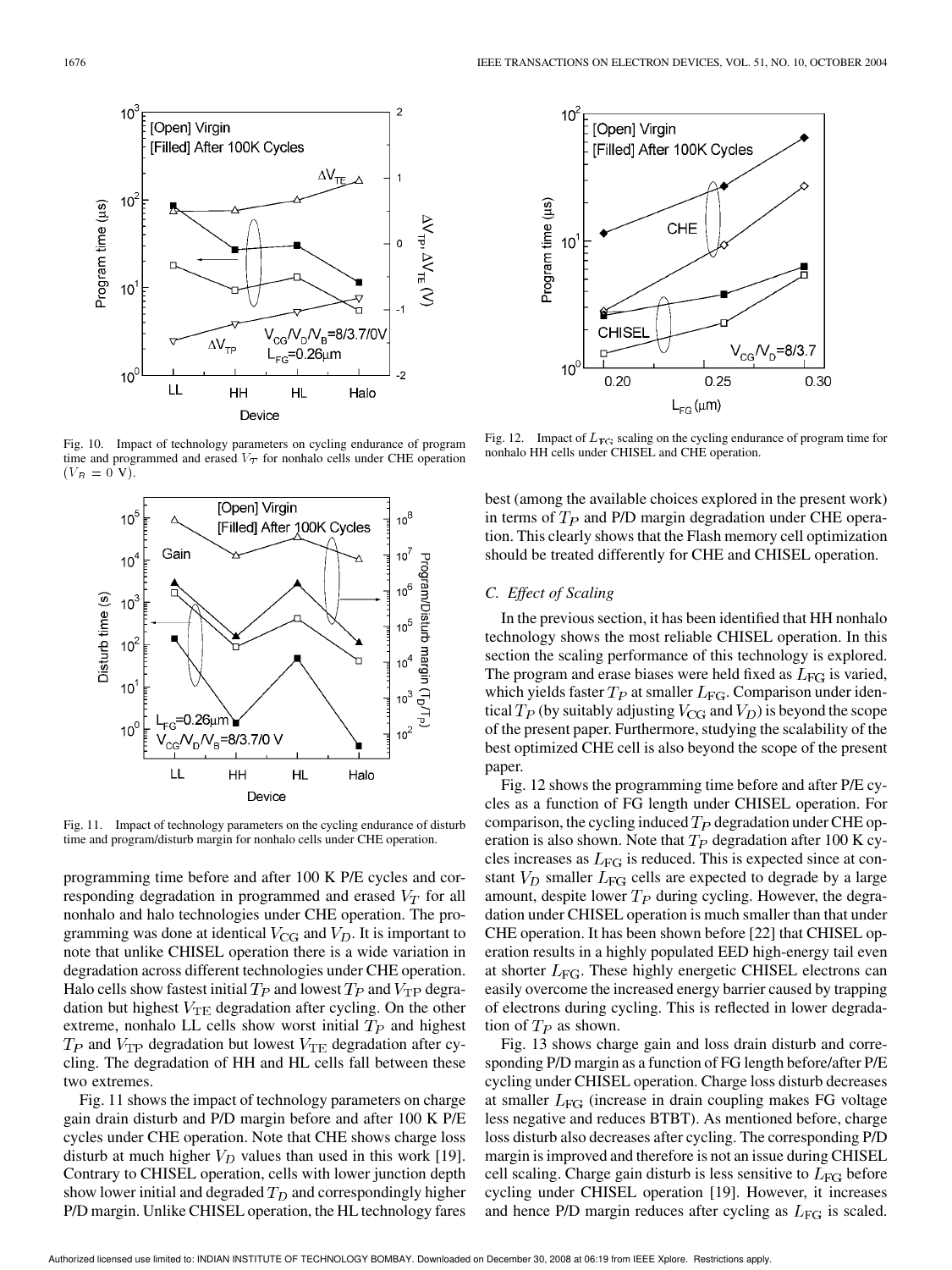

Fig. 13. Impact of  $L_{\text{FG}}$  scaling on the cycling endurance of disturb time and program/disturb margin for nonhalo HH cells under CHISEL operation.

This is due to higher cycling induced degradation (since  $V_D$ ) is kept constant) at lower  $L_{\text{FG}}$ . Therefore charge gain disturb poses some concern for  $L_{\text{FG}}$  scaling during CHISEL operation.

For the present HH technology optimized for  $L_{\text{FG}}$  = 0.26  $\mu$ m, a  $L_{\text{FG}} = 0.2 \mu$ m cell shows  $T_P = 2.6 \mu$ s and P/D margin greater than  $5 \times 10^4$  after 100 K P/E cycles under CHISEL operation at  $V_D = 3.7$  V.

### IV. CONCLUSION

To summarize, we have studied the impact of variation in technological parameters (channel doping, S/D junction depth) and channel length scaling on the reliability of NOR Flash EEPROM cells under CHISEL programming operation. Cycling induced degradation of P/E time and program/disturb margin were used as performance metric. It has been shown that halo doped cells, despite showing excellent initial performance are not reliable after cycling. Nonhalo cells with high channel doping and somewhat high S/D junction depth has been found to be most suitable for reliable CHISEL operation. It has been also shown that bitcell optimization for reliable CHISEL operation is quite different from that for CHE operation. Under present condition, the best-optimized nonhalo cells show reliable CHISEL programming for FG length down to 0.2  $\mu$ m. These results prove that CHISEL programming can be reliably used in deeply scaled NOR Flash EEPROM cells.

## **REFERENCES**

[1] J. D. Bude, A. Frommer, M. R. Pinto, and G. R. Weber, "EEPROM/flash sub-3.0 V drain-source bias hot carrier writing," in *IEDM Tech. Dig.*, 1995, pp. 989–991.

- [2] J. D. Bude *et al.*, "Secondary electron Flash—a high performance low power Flash technology for  $0.35 \mu$ m and below," in *IEDM Tech. Dig.*, 1997, pp. 279–282.
- [3] M. Mastrapasqua, "Low voltage Flash memory by use of a substrate bias," *Microelectron. Eng.*, vol. 48, pp. 389–394, 1999.
- D. Esseni, A. D. Strada, P. Cappelletti, and B. Ricco, "A new and flexible scheme for hot-electron programming of nonvolatile memory cells," *IEEE Trans. Electron Devices*, vol. 46, pp. 125–133, Jan. 1999.
- [5] S. Mahapatra, S. Shukuri, and J. D. Bude, "CHISEL Flash EEPROM-Part 1: Performance and scaling," *tron Devices*, vol. 49, pp. 1296–1301, July 2002.
- [6] J. D. Bude, "Gate current by impact ionization feedback in sub-micron MOSFET technologies," in *Proc. Symp. VLSI Tech.*, 1995, pp. 101–102.
- [7] D. Esseni and L. Selmi, "A better understanding of substrate enhanced gate current in MOSFETs and Flash cells—Part I: Phenomenological aspects," *IEEE Trans. Electron Devices*, vol. 46, pp. 369–375, Feb. 1999.
- [8] L. Selmi and D. Esseni, "A better understanding of substrate enhanced gate current in MOSFETs and Flash cells—Part II: Physical analysis," *IEEE Trans. Electron Devices*, vol. 46, pp. 376–382, Feb. 1999.
- [9] J. D. Bude, M. R. Pinto, and R. K. Smith, "Monte Carlo simulation of CHISEL Flash memory cell," *IEEE Trans. Electron Devices*, vol. 47, pp. 1873–1881, Oct. 2000.
- [10] P. Cappelletti, C. Golla, P. Olivo, and E. Zanoni, *Flash Memories*. Norwell, MA: Kluwer, 1999.
- [11] C. Y. Hu *et al.*, "A convergence scheme for over erased Flash EEPROMs using substrate enhanced hot electron injection," *IEEE Electron Device Lett.*, vol. 11, pp. 500–502, 1995.
- [12]  $\longrightarrow$ , "Substrate-current-induced hot electron (SCIHE) injection: Anew convergence scheme for Flash memory," in *IEDM Tech. Dig.*, 1995, pp. 283–286.
- [13] K. Yoshikawa et al., "Comparison of current Flash EEPROM erasing methods: stability and how to control," in *IEDM Tech. Dig.*, 1992, pp. 595–598.
- [14] S. Mahapatra, S. Shukuri, and J. D. Bude, "CHISEL Flash<br>EEPROM—Part 2: Reliability," IEEE Trans. Electron Devices, EEPROM—Part 2: Reliability," *IEEE Trans. Electron Devices*, vol. 49, pp. 1302–1307, July 2002.
- [15] N. R. Mohapatra, S. Mahapatra, V. R. Rao, J. Vasi, S. Shukuri, and J. D. Bude, "Effect of programming biases on the reliability of CHE and CHISEL Flash EEPROMs," in *Proc. IRPS*, 2003, pp. 518–522.
- [16] D. Esseni, L. Selmi, A. Ghetti, and E. Sangiorgi, "The scaling properties of CHISEL and CHE injection efficiency in MOSFETs and Flash memory devices," in *IEDM Tech. Dig.*, 1999, pp. 275–279.
- [17] -, "Injection efficiency of CHISEL gate currents in short MOS devices: physical mechanisms, device implications, and sensitivity to technological parameters," *IEEE Trans. Electron Devices*, vol. 47, pp. 2194–2200, Nov. 2000.
- [18] N. R. Mohapatra, D. R. Nair, S. Mahapatra, V. R. Rao, S. Shukuri, and J. D. Bude, "CHISEL programming operation of scaled NOR Flash EEP-ROMs—effect of voltage scaling, device scaling and technological parameters," *IEEE Trans. Electron Devices*, vol. 50, pp. 2104–2111, Oct. 2003.
- [19] D. R. Nair, S. Mahapatra, S. Shukuri, and J. D. Bude, "Drain disturb during CHISEL programming of NOR Flash EEPROMs—physical mechanism and impact of scaling and technological parameters," *IEEE Trans. Electron Devices*, vol. 51, pp. 701–707, May 2004.
- [20] D. R. Nair, N. R. Mohapatra, S. Mahapatra, S. Shukuri, and J. D. Bude, "The effect of CHE and CHISEL programming operation on drain disturb in Flash EEPROMs," in *Proc. IPFA*, 2003, pp. 164–168.
- [21] -, "Effect of P/E cycling on drain disturb in Flash EEPROM's under CHE and CHISEL operation," *IEEE Trans. Devices Mater. Reliabil.*, vol. 4, pp. 32–37, March 2004.
- [22] D. R. Nair, N. R. Mohapatra, S. Mahapatra, S. Shukuri, and J. Bude, "Effect of scaling on the reliability of Flash EEPROMs under CHISEL programming," in *Proc. SISC* , 2003, p. P17.



**Deleep R. Nair** (S '98) was born in New Delhi, India, in 1978. He received the B.Tech. degree in electronics and communication engineering from REC Calicut, India, in 1999, and the M.Tech. degree in electrical engineering from the Indian Institute of Technology (IIT), Bombay, India, in 2001. Since 2001, he has been pursuing the Ph.D. degree at IIT, Bombay.

His current interests include MOS physics and technology, characterization and numerical simulation of semiconductor devices. He has worked on the characterization and simulation of Flash memories

and numerical modeling of quantum effects in MOS devices.